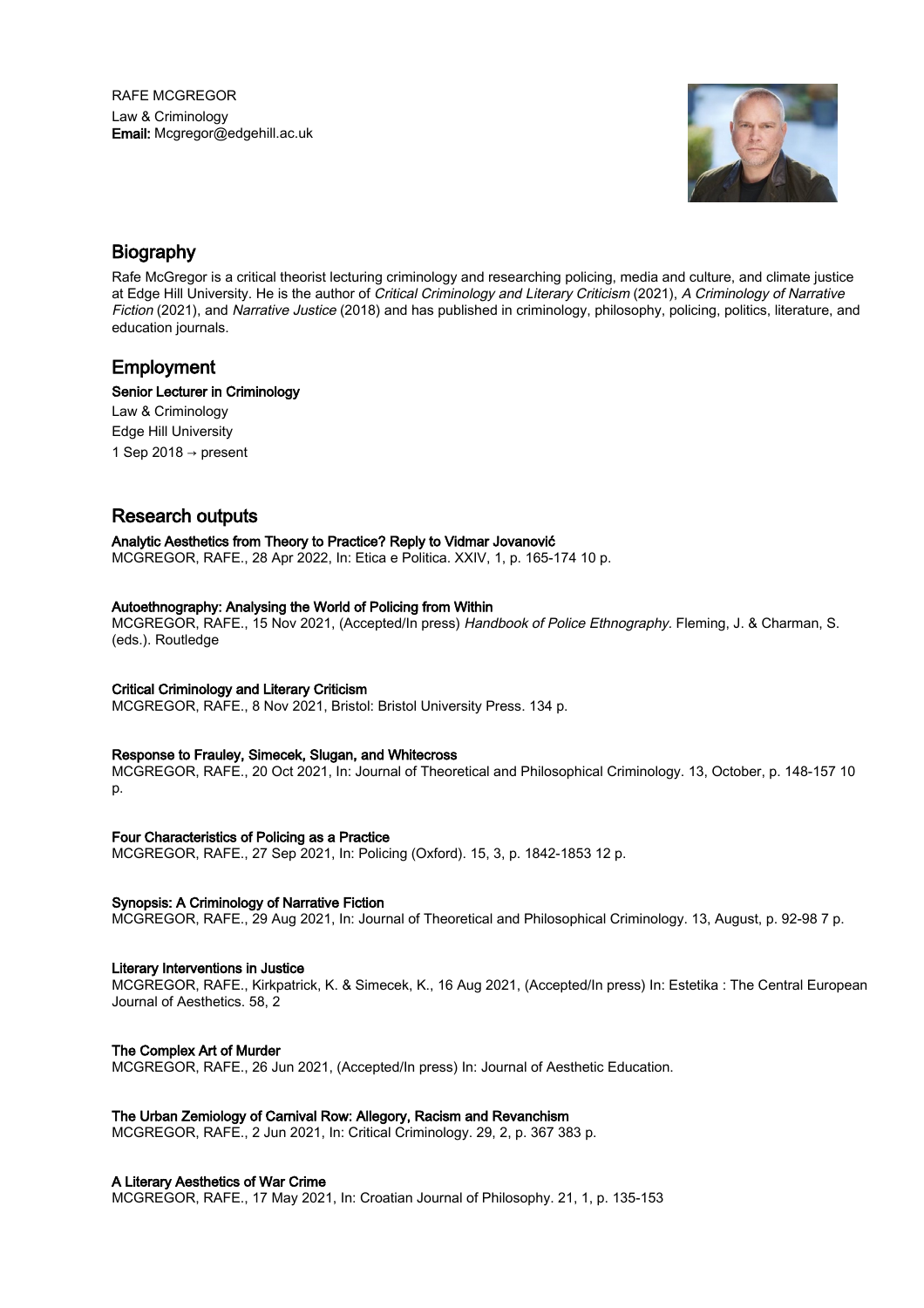# A Criminology of Narrative Fiction

MCGREGOR, RAFE., 6 Jan 2021, Bristol University Press. 176 p.

#### The Logic of Adventure: Marlow's Moral Malady in Lord Jim

MCGREGOR, RAFE., 20 Nov 2020, In: Journal of Comparative Literature and Aesthetics. 43, 3, p. 13-22 11 p.

#### Introduction to the Narrative Justice Symposium

MCGREGOR, RAFE., 20 Oct 2020, (E-pub ahead of print) In: The Journal of Aesthetic Education. 54, 4, p. 1-5

#### Replies to Critics

MCGREGOR, RAFE., 20 Oct 2020, (E-pub ahead of print) In: The Journal of Aesthetic Education. 54, 4, 62 p.

#### Narrative Counter-Terror: Deconstruction, Deliverance, and Debilitation

MCGREGOR, RAFE., 18 Aug 2020, (E-pub ahead of print) In: Terrorism and Political Violence. p. 1-14 14 p.

#### Criminological Fiction: What is it Good For?

MCGREGOR, RAFE., 24 Jan 2020, In: Journal of Theoretical and Philosophical Criminology. 12, January, p. 18-36

### James Ellroy's Critical Criminology: Crimes of the Powerful in the Underworld USA Trilogy

MCGREGOR, RAFE., 2 Aug 2019, In: Critical Criminology. 29, 2, p. 349 365 p.

#### Towards a Deconstructed Curriculum: Rethinking Higher Education in the Global North

McGregor, R. & Sang-Ah Park, M., 20 Feb 2019, (E-pub ahead of print) In: Teaching in Higher Education. 24, 3, p. 332- 345

#### Chapter 14: Blindness and Double Vision in Richard III: Zamir on Shakespeare on Moral Philosophy

McGregor, R., 26 Oct 2018, The Routledge Companion to Shakespeare and Philosophy. Bourne, C. & Bourne, E. C. (eds.). Abingdon: Routledge, p. 246-255 612 p.

#### Narrative Justice

McGregor, R., 16 Sep 2018, London: Rowman & Littlefield International. 232 p.

#### Cinematic Realism: A Defence from Plato to Gaut

McGregor, R., 7 Sep 2018, In: The British Journal of Aesthetics. 58, 3, p. 225-239 15 p.

#### The Problem of Thick Representation

McGregor, R., 26 Jun 2018, (E-pub ahead of print) In: Contemporary Aesthetics. 16

### The Person of the Torturer: Secret Policemen in Fiction and Non-Fiction

McGregor, R., 28 Feb 2018, In: The Journal of Aesthetic Education. 54, 4, p. 44-59

#### The Ethical Value of Narrative Representation

McGregor, R., 8 Jun 2017, (E-pub ahead of print) In: Journal of Aesthetics and Phenomenology. 47, 1, p. 57-74

#### The Value of Literature

McGregor, R., 1 Aug 2016, London: Rowman & Littlefield International. 192 p.

#### The Silence of the Night: Collaboration, Deceit, and Remorselessness

McGregor, R., 30 Apr 2016, In: Orbis Litterarum. 71, 2, p. 163-184